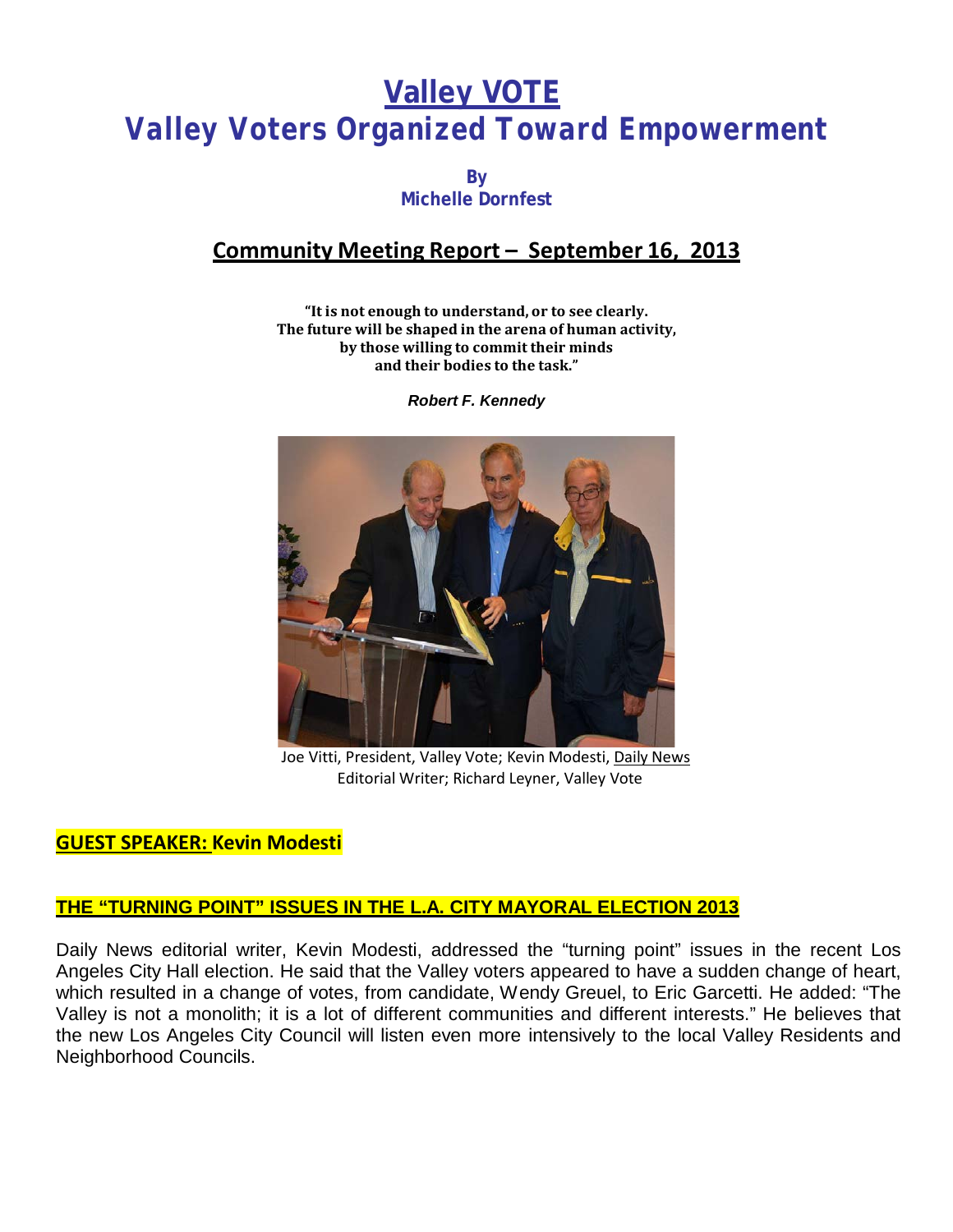The trends for the future will be a shift of economic power in the Valley. Key issues that he addressed, which strongly affect the Valley, include:

#### i) **Transportation.**

- ii) **The Re-Greening of the Los Angeles River.**
- iii) **The Improvement of the "Emergency Response Time" by First Responders.**

The Daily News encourages Letters to the Editor from the community, alerting the Daily News to community concerns.

Modesti he is part of an editorial Opinion Board at the **Daily News**, that writes editorials, endorses candidates and determines which local political issues merit closer attention. The Daily News ranks as the ninth largest paper in the country. A native and resident of the San Fernando Valley, Modesti came to the Daily News in 1985 to cover the Los Angeles Dodgers. The Daily News' current circulation is about 80,000. The nine-newspaper L.A. News Group ("LANG"), of which the Daily News is the flagship, has a combined circulation of about 425,000. Because the LANG is counted as one newspaper for purposes of official circulation, the Daily News has the ninth largest circulation in the country.

#### **COMMENTS:**

#### **Joe Vitti, President, Valley VOTE, said:**

"Since, the time of the San Fernando Valley Secession Movement, things have improved in the Valley. The Valley has an increased representation in City Hall. The Secession Movement helped to create Neighborhood Councils, more representation on Commissions, Boards and on the City Council. Transportation has improved with the Orange Line bus way across the Valley, and the new extension to Chatsworth."

#### **Denny Schneider, Valley VOTE Board Member, said:**

"It is critical that we have more in-depth investigative news reporting."

**Richard Leyner, Chairman, Valley VOTE**, said that we need more investigative

information from the local newspapers on many issues, including:

a) Consolidation of the City Planning Department and Building & Safety Department.

b) The "Save Our Streets" Initiative.

c) City Hall Budget: Reporting on the outcomes of expenditures.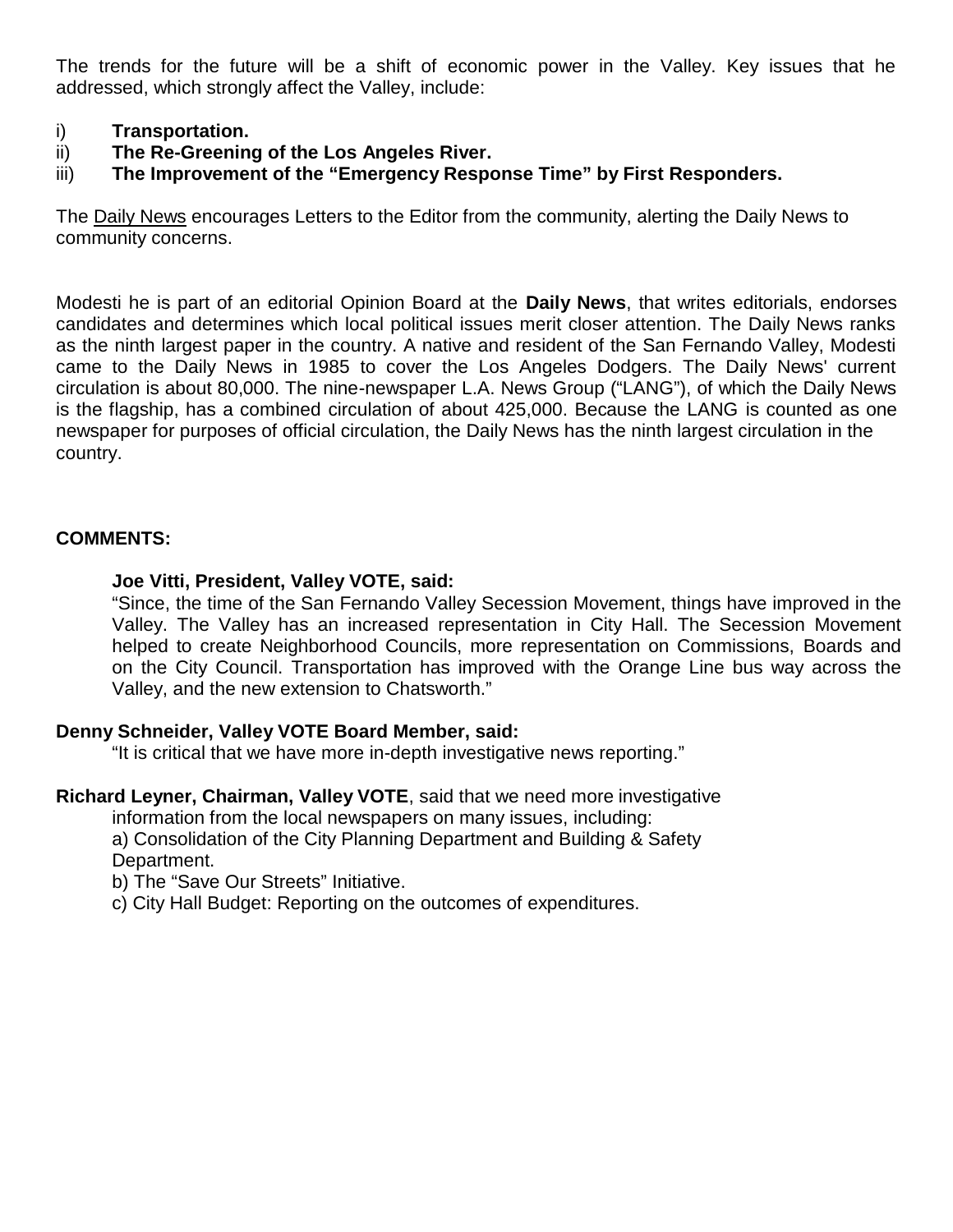**Victor Viereck, CPA –**

**The Valley Economic Report**

**September, 2013**

#### **A SIDEWALK SOLUTION**

Viereck discussed the issue of the broken sidewalks; and the fact that people are getting injured on these "roller coaster" sidewalks. He said that elected officials have not developed a complete and workable solution to repair the sidewalks. Vic presented his recommendations for property owners who want to take care of sidewalks adjacent to or in front of their property. In summary, he believes that property owners should be allowed to repair sidewalks, without permit fees. Then, the homeowner should be allowed a credit against the transfer tax, for the costs they paid to repair the sidewalks.

# **BART REED,**

# **The Transit Coalition, Executive Director**

### **BURBANK AIRPORT UPDATE – SEPTEMBER 2013**

a)

Legislation is being drafted, which is expected to allow for the creation of a walkway from the train to the Burbank Airport Terminal.

b)

Discussion of Public Employee Retirement Act Pension Reform. There is a several-month delay on discussions of pension reform issues, for transit agencies.

c)

The Building of Bus Stops for the Blind in certain locations: In Process.

d)

Rail Cars:

Metro was awarded a Contract to build rail cars. They will be assembled in Palmdale, CA; which will increase employment in that area.

e)

Electric Buses:

An electric bus factory will be built in Palmdale.